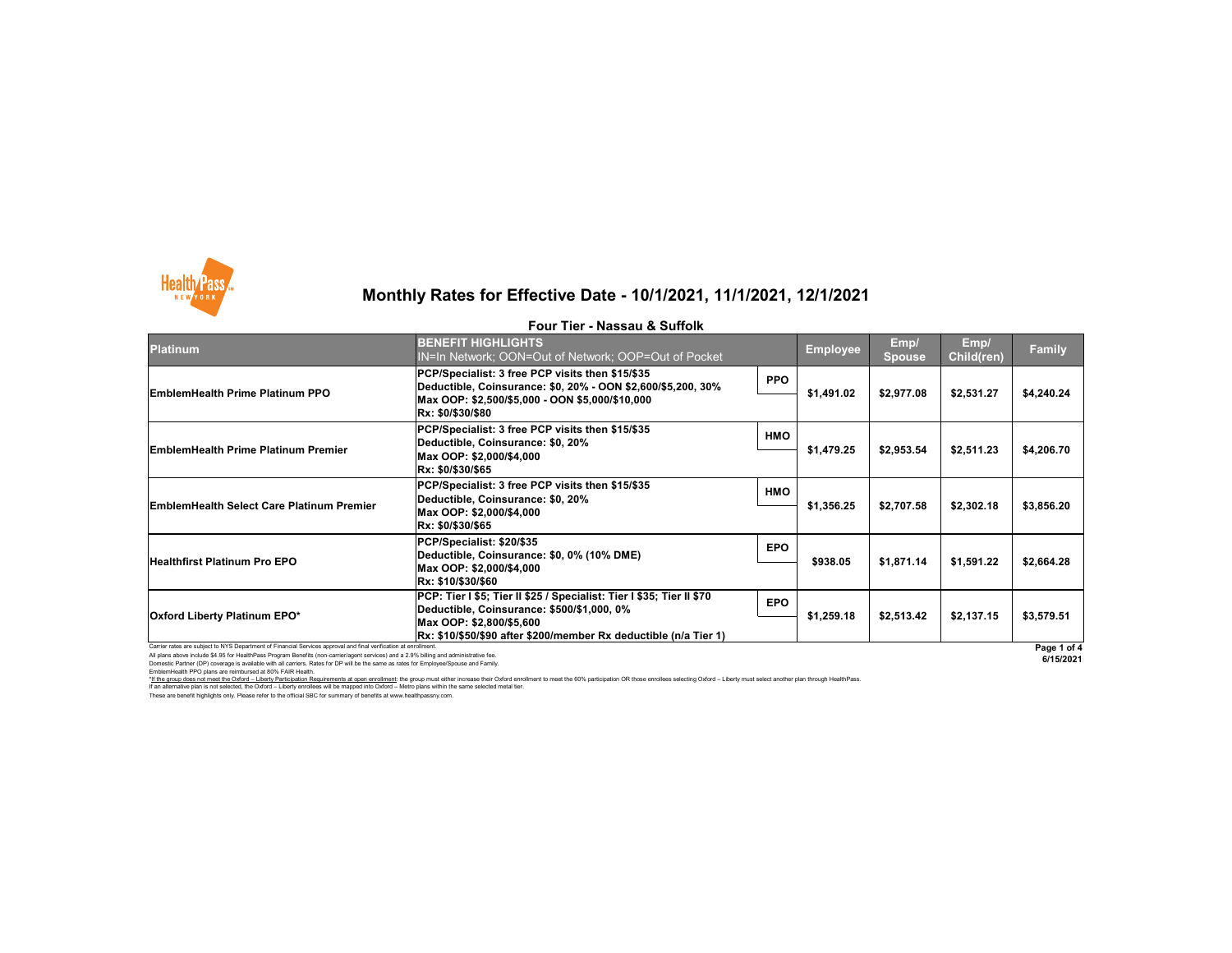EmblemHealth PPO plans are reimbursed at 80% FAIR Health. These are benefit highlights only. Please refer to the official SBC for summary of benefits at www.healthpassny.com. \*<u>If the group does not meet the Oxford – Liberty Participation Requirements at open enrollment</u>: the group must either increase their Oxford enrollment to meet the 60% participation OR those enrollees selecting Oxford – L If an alternative plan is not selected, the Oxford – Liberty enrollees will be mapped into Oxford – Metro plans within the same selected metal tier.

| <b>Four Tier - Nassau &amp; Suffolk</b>                                                                                                                                                                                                                                                                                                                                                            |                                                                                                                                                                                                                                                           |            |            |            |            |                          |  |
|----------------------------------------------------------------------------------------------------------------------------------------------------------------------------------------------------------------------------------------------------------------------------------------------------------------------------------------------------------------------------------------------------|-----------------------------------------------------------------------------------------------------------------------------------------------------------------------------------------------------------------------------------------------------------|------------|------------|------------|------------|--------------------------|--|
| Gold                                                                                                                                                                                                                                                                                                                                                                                               | <b>BENEFIT HIGHLIGHTS</b>                                                                                                                                                                                                                                 |            | Employee   | Emp/       | Emp/       | Family                   |  |
|                                                                                                                                                                                                                                                                                                                                                                                                    | IN=In Network; OON=Out of Network; OOP=Out of Pocket                                                                                                                                                                                                      |            |            | Spouse     | Child(ren) |                          |  |
| <b>EmblemHealth Prime Gold PPO</b>                                                                                                                                                                                                                                                                                                                                                                 | PCP/Specialist: 3 free PCP visits then \$25/\$40<br>Deductible, Coinsurance: \$1,300/\$2,600, 30% - OON \$3,500/\$7,000, 40%<br>Max OOP: \$5,500/\$11,000 - OON \$7,500/\$15,000<br>Rx: \$0/\$35/\$100                                                    | <b>PPO</b> | \$1,207.07 | \$2,409.19 | \$2,048.55 | \$3,431.00               |  |
| <b>EmblemHealth Prime Gold Premier</b>                                                                                                                                                                                                                                                                                                                                                             | PCP/Specialist: 3 free PCP visits then \$25/\$40<br>Deductible, Coinsurance: \$450/\$900, 30%<br>Max OOP: \$5,600/\$11,200<br> Rx: \$0/\$40/\$80                                                                                                          | <b>HMO</b> | \$1,205.74 | \$2,406.52 | \$2,046.29 | \$3,427.19               |  |
| <b>EmblemHealth Prime Gold Virtual</b>                                                                                                                                                                                                                                                                                                                                                             | PCP/Specialist: Virtual \$0/n/a, Office \$40/60<br>Deductible, Coinsurance: Virtual \$0/n/a, Office \$500/\$1,000,30%<br>Max OOP: Virtual & Office \$7,800/\$15,600<br> Rx: Virtual \$0/\$40/\$80, Office \$0/\$40 after Deductible/\$80 after Deductible | <b>EPO</b> | \$1,141.56 | \$2,278.18 | \$1,937.20 | \$3,244.29               |  |
| <b>EmblemHealth Select Care Gold Premier</b>                                                                                                                                                                                                                                                                                                                                                       | PCP/Specialist: 3 free PCP visits then \$25/\$40<br>Deductible, Coinsurance: \$450/\$900, 30%<br>Max OOP: \$5,600/\$11,200<br><b>Rx: \$0/\$40/\$80</b>                                                                                                    | <b>HMO</b> | \$1,105.77 | \$2,206.62 | \$1,876.36 | \$3,142.32               |  |
| <b>EmblemHealth Select Care Gold Value</b>                                                                                                                                                                                                                                                                                                                                                         | <b>PCP/Specialist: 3 free PCP visits then \$25/\$40</b><br>Deductible, Coinsurance: \$2,300/\$4,600, 30%<br>Max OOP: \$5,300/\$10,600<br>Rx: \$0/\$40 after Deductible/\$80 after Deductible                                                              | <b>HMO</b> | \$1,045.15 | \$2,085.31 | \$1,773.27 | \$2,969.48               |  |
| <b>EmblemHealth Millennium Gold Virtual</b>                                                                                                                                                                                                                                                                                                                                                        | PCP/Specialist: Virtual \$0/n/a, Office \$40/60<br>Deductible, Coinsurance: Virtual \$0/n/a, Office \$1,700/\$3,400,30%<br>Max OOP: Virtual & Office \$8,200/\$16,400<br>Rx: Virtual \$0/\$40/\$80, Office\$0/\$40 after Deductible/\$80 after Deductible | <b>EPO</b> | \$949.02   | \$1,893.07 | \$1,609.86 | \$2,695.53               |  |
| <b>Healthfirst Gold Pro EPO</b>                                                                                                                                                                                                                                                                                                                                                                    | PCP/Specialist: \$25/\$40<br>Deductible, Coinsurance: \$0, 0% (15% DME)<br>Max OOP: \$5,250/\$10,500<br>Rx: \$10/\$50/\$85                                                                                                                                | <b>EPO</b> | \$798.96   | \$1,592.96 | \$1,354.76 | \$2,267.88               |  |
| <b>Healthfirst Gold 25/50/0 Pro EPO</b>                                                                                                                                                                                                                                                                                                                                                            | PCP/Specialist: \$25/\$50<br>Deductible, Coinsurance: \$0, 0% (15% DME)<br>Max OOP: \$7,000/\$14,000<br>Rx: \$10/\$50/\$85                                                                                                                                | <b>EPO</b> | \$767.20   | \$1,529.45 | \$1,300.78 | \$2,177.36               |  |
| <b>Oscar Circle Gold 2000</b>                                                                                                                                                                                                                                                                                                                                                                      | PCP/Specialist: \$25/\$50<br>Deductible, Coinsurance: \$2,000/\$4,000, 20%<br>Max OOP: \$6,000/\$12,000<br>Rx: \$10/\$50 after ded/\$100 after ded (Rx ded \$150/\$300)                                                                                   | <b>EPO</b> | \$897.12   | \$1,789.29 | \$1,521.63 | \$2,547.63               |  |
| <b>Oxford Metro Gold EPO 25/40 G</b>                                                                                                                                                                                                                                                                                                                                                               | PCP/Specialist: \$25/\$40<br>Deductible, Coinsurance: \$1,250/\$2,500, 20%<br>Max OOP: \$5,500/\$11,000<br>Rx: \$10/\$65/\$95 after \$150/member Rx deductible (n/a Tier 1)                                                                               | <b>EPO</b> | \$927.22   | \$1,849.49 | \$1,572.82 | \$2,633.42               |  |
| <b>Oxford Metro Gold EPO 25/40</b>                                                                                                                                                                                                                                                                                                                                                                 | PCP/Specialist: \$25/\$40<br>Deductible, Coinsurance: \$1,250/\$2,500, 20%<br>Max OOP: \$5,500/\$11,000<br>Rx: \$10/\$65/\$95 after \$150/member Rx deductible (n/a Tier 1)                                                                               | <b>EPO</b> | \$951.27   | \$1,897.60 | \$1,613.70 | \$2,701.97               |  |
| Oxford Liberty Gold EPO 30/60*                                                                                                                                                                                                                                                                                                                                                                     | PCP/Specialist: \$30/\$60<br>Deductible, Coinsurance: \$2,000/\$4,000, 30%<br>Max OOP: \$7,900/\$15,800<br>Rx: \$10/\$50/\$90 after \$200/member Rx deductible (n/a Tier 1)                                                                               | <b>EPO</b> | \$1,027.70 | \$2,050.46 | \$1,743.64 | \$2,919.80               |  |
| <b>Oxford Liberty Gold EPO 30/60 G*</b>                                                                                                                                                                                                                                                                                                                                                            | PCP/Specialist: \$30/\$60<br>Deductible, Coinsurance: \$1,250/\$2,500, 0%<br>Max OOP: \$5,900/\$11,800<br>Rx: \$10/\$50/\$90 after \$200/member Rx deductible (n/a Tier 1)                                                                                | <b>EPO</b> | \$1,087.90 | \$2,170.85 | \$1,845.96 | \$3,091.35               |  |
| Oxford Liberty Gold EPO 25/50 ZD*                                                                                                                                                                                                                                                                                                                                                                  | PCP/Specialist: \$25/\$50<br>Deductible, Coinsurance: \$0, 0%<br>Max OOP: \$5,500/\$11,000<br>Rx: \$10/\$50/\$90 after \$200/member Rx deductible (n/a Tier 1)                                                                                            | <b>EPO</b> | \$1,180.62 | \$2,356.30 | \$2,003.60 | \$3,355.62               |  |
| Oxford Liberty Gold HSA 1500 Motion*                                                                                                                                                                                                                                                                                                                                                               | <b>PCP/Specialist: Deductible then 10% coins</b><br>Deductible, Coinsurance: \$1,500/\$3,000, 10%<br>Max OOP: \$5,000/\$10,000<br>Rx: Deductible then \$10/\$50/\$90                                                                                      | <b>EPO</b> | \$1,046.78 | \$2,088.61 | \$1,776.06 | \$2,974.17               |  |
| Carrier rates are subject to NYS Department of Financial Services approval and final verification at enrollment<br>All plans above include \$4.95 for HealthPass Program Benefits (non-carrier/agent services) and a 2.9% billing and administrative fee.<br>Domestic Partner (DP) coverage is available with all carriers. Rates for DP will be the same as rates for Employee/Spouse and Family. |                                                                                                                                                                                                                                                           |            |            |            |            | Page 2 of 4<br>6/15/2021 |  |



# **Monthly Rates for Effective Date - 10/1/2021, 11/1/2021, 12/1/2021**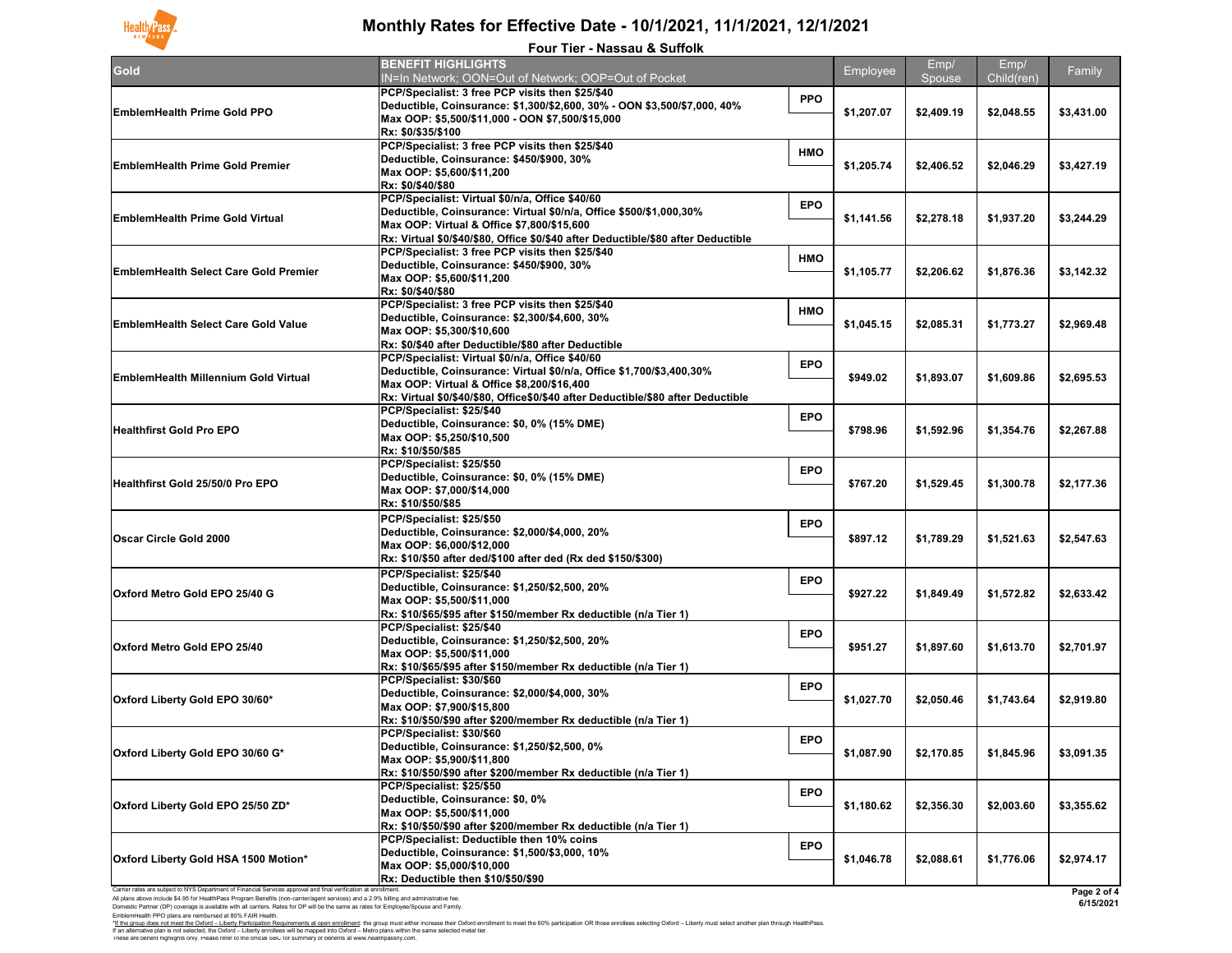Carrier rates are subject to NYS Department of Financial Services approval and final verification at enrollment.

All plans above include \$4.95 for HealthPass Program Benefits (non-carrier/agent services) and a 2.9% billing and administrative fee. Domestic Partner (DP) coverage is available with all carriers. Rates for DP will be the same as rates for Employee/Spouse and Family. EmblemHealth PPO plans are reimbursed at 80% FAIR Health.

| y                                   |  |
|-------------------------------------|--|
| $\overline{2}$                      |  |
| 74                                  |  |
| 10                                  |  |
| 3                                   |  |
| 13                                  |  |
| $\mathbf{I}$                        |  |
| 39                                  |  |
| $\mathbf{39}$                       |  |
| $\mathbf{\hat{S}}$<br>4             |  |
| $\overline{\mathbf{0}}$             |  |
| 50                                  |  |
| 33                                  |  |
| $\overline{)1}$                     |  |
| j                                   |  |
| $\overline{\text{3 of 4}}$<br>12024 |  |

These are benefit highlights only. Please refer to the official SBC for summary of benefits at www.healthpassny.com. \*<u>If the group does not meet the Oxford – Liberty Participation Requirements at open enrollment</u>: the group must either increase their Oxford enrollment to meet the 60% participation OR those enrollees selecting Oxford – L If an alternative plan is not selected, the Oxford – Liberty enrollees will be mapped into Oxford – Metro plans within the same selected metal tier.



## **Monthly Rates for Effective Date - 10/1/2021, 11/1/2021, 12/1/2021**

| Silver                                       | <b>BENEFIT HIGHLIGHTS</b><br>IN=In Network; OON=Out of Network; OOP=Out of Pocket                                                                                                     |            | <b>Employee</b> | Emp/<br><b>Spouse</b> | Emp/<br><b>Child(ren)</b> | <b>Family</b> |
|----------------------------------------------|---------------------------------------------------------------------------------------------------------------------------------------------------------------------------------------|------------|-----------------|-----------------------|---------------------------|---------------|
| <b>EmblemHealth Prime Silver Premier</b>     | PCP/Specialist: 3 free PCP visits then \$35/\$65<br>Deductible, Coinsurance: \$3,600/\$7,200, 40%<br>Max OOP: \$7,800/\$15,600 <br> Rx: \$0/\$40/\$80                                 | <b>HMO</b> | \$1,037.69      | \$2,070.40            | \$1,760.58                | \$2,948.22    |
| EmblemHealth Select Care Silver Premier      | PCP/Specialist: 3 free PCP visits then \$35/\$65<br>Deductible, Coinsurance: \$3,600/\$7,200, 40%<br>Max OOP: \$7,800/\$15,600<br><b>Rx: \$0/\$40/\$80</b>                            | <b>HMO</b> | \$952.25        | \$1,899.54            | \$1,615.35                | \$2,704.74    |
| <b>EmblemHealth Select Care Silver Value</b> | PCP/Specialist: 3 free PCP visits then \$10/\$55<br>Deductible, Coinsurance: \$6,700/\$13,400, 0%<br>Max OOP: \$6,700/\$13,400 <br>Rx: \$0/\$0 after Deductible/\$0 after Deductible  | <b>HMO</b> | \$921.25        | \$1,837.54            | \$1,562.65                | \$2,616.40    |
| EmblemHealth Millennium Silver Value G       | PCP/Specialist: 3 free PCP visits then \$10/\$55<br>Deductible, Coinsurance: \$6,700/\$13,400, 0%<br>Max OOP: \$6,700/\$13,400 M<br>Rx: \$0/\$0 after Deductible/\$0 after Deductible | <b>HMO</b> | \$862.20        | \$1,719.46            | \$1,462.28                | \$2,448.13    |
| <b>EmblemHealth Prime Silver HSA</b>         | PCP/Specialist: Deductible then \$30/\$50 copay<br>Deductible, Coinsurance: \$3,000/\$6,000, 40%<br>Max OOP: \$6,000/\$12,000 <br>Rx: Deductible then \$15/\$45/\$80                  | <b>HMO</b> | \$994.94        | \$1,984.94            | \$1,687.94                | \$2,826.43    |
| <b>Healthfirst Silver Pro EPO</b>            | PCP/Specialist: \$35/\$70<br>Deductible, Coinsurance: \$4,300/\$8,600, 40%<br>Max OOP: \$8,150/\$16,300 <br> Rx: \$20/\$60/\$110                                                      | <b>EPO</b> | \$687.22        | \$1,369.49            | \$1,164.81                | \$1,949.41    |
| Healthfirst Silver 40/75/4700 Pro EPO        | PCP/Specialist: \$40/\$75<br>Deductible, Coinsurance: \$4,700/\$9,400, 45%<br>Max OOP: \$7,900/\$15,800<br>Rx: \$20/\$60/\$110                                                        | <b>EPO</b> | \$668.79        | \$1,332.63            | \$1,133.47                | \$1,896.89    |
| <b>Oscar Circle Silver 5000</b>              | PCP/Specialist: \$40/\$75<br>Deductible, Coinsurance: \$5,000/\$10,000, 50%<br>Max OOP: \$8,550/\$17,100 <br>Rx: \$10/Deductible then 50%/Deductible then 50%                         | <b>EPO</b> | \$736.09        | \$1,467.22            | \$1,247.88                | \$2,088.69    |
| Oxford Metro Silver EPO 30/80 G              | PCP/Specialist: \$30/\$80<br> Deductible, Coinsurance: \$3,500/\$7,000, 30%<br>Max OOP: \$8,550/\$17,100<br>Rx: \$10/\$65/\$95 after \$150/member Rx deductible (n/a Tier 1)          | <b>EPO</b> | \$761.22        | \$1,517.51            | \$1,290.62                | \$2,160.34    |
| <b>Oxford Metro Silver EPO 50/100 ZD</b>     | PCP/Specialist: \$50/\$100<br>Deductible, Coinsurance: \$0, 0%<br>Max OOP: \$8,550/\$17,100<br>Rx: \$10/\$65/\$95 after \$150/member Rx deductible (n/a Tier 1)                       | <b>EPO</b> | \$890.23        | \$1,775.51            | \$1,509.92                | \$2,528.00    |
| <b>Oxford Liberty Silver EPO 25/50 G*</b>    | PCP/Specialist: \$25/\$50<br>Deductible, Coinsurance: \$4,500/\$9,000, 50%<br>Max OOP: \$8,550/\$17,100 <br>Rx: \$10/\$50/\$90 after \$200/member Rx deductible (n/a Tier 1)          | <b>EPO</b> | \$882.34        | \$1,759.72            | \$1,496.51                | \$2,505.50    |
| Oxford Liberty Silver EPO 40/70*             | PCP/Specialist: \$40/\$70<br>Deductible, Coinsurance: \$3,000/\$6,000, 35%<br>Max OOP: \$8,550/\$17,100 <br>Rx: \$10/\$50/\$90 after \$200/member Rx deductible (n/a Tier 1)          | <b>EPO</b> | \$909.47        | \$1,813.98            | \$1,542.63                | \$2,582.83    |
| Oxford Liberty Silver EPO 50/100 ZD*         | PCP/Specialist: \$50/\$100<br>Deductible, Coinsurance: \$0, 0%<br> Max OOP: \$8,550/\$17,100<br>Rx: \$10/\$65/\$95 after \$150/member Rx deductible (n/a Tier 1)                      | <b>EPO</b> | \$1,030.59      | \$2,056.22            | \$1,748.53                | \$2,928.01    |
| Oxford Liberty Silver HSA 4000 Motion*       | PCP/Specialist: Deductible then 20% coins<br>Deductible, Coinsurance: \$4,000/\$8,000, 20%<br>Max OOP: \$6,650/\$13,300<br>Rx: Deductible then \$10/\$50/\$90                         | <b>EPO</b> | \$844.46        | \$1,683.97            | \$1,432.11                | \$2,397.54    |